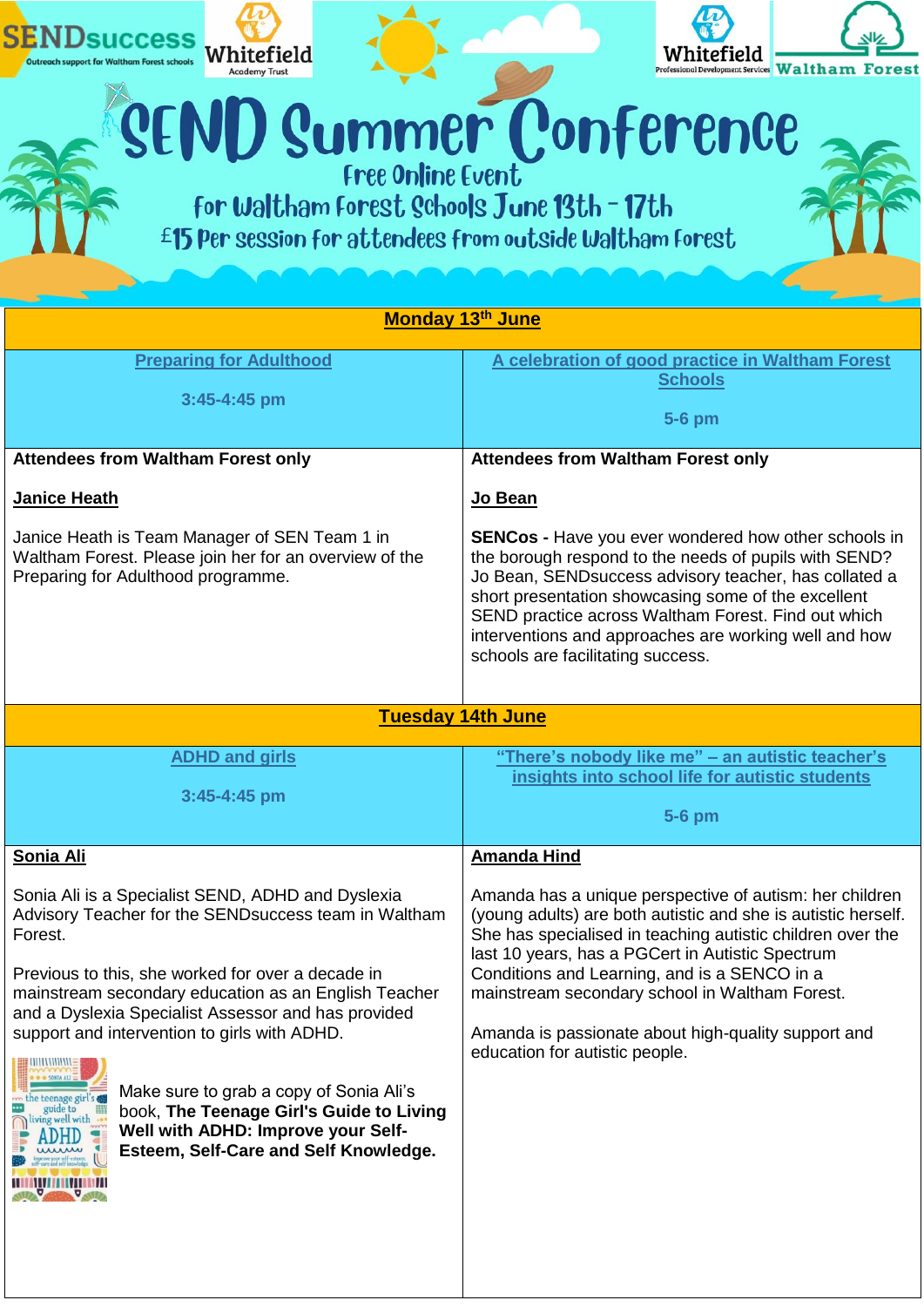| <b>Wednesday 15th June</b>                                                                                                                                                                                                                                                                                                                                                                                                                                                                                                                                                                                                                                                                                                                                                                                                                                                                   |                                                                                                                                                                                                                                                                                                                                                                                                                                                                                                                                                                                                                                                                                                                                                                                                                                                                                                                                                                                                                 |  |  |
|----------------------------------------------------------------------------------------------------------------------------------------------------------------------------------------------------------------------------------------------------------------------------------------------------------------------------------------------------------------------------------------------------------------------------------------------------------------------------------------------------------------------------------------------------------------------------------------------------------------------------------------------------------------------------------------------------------------------------------------------------------------------------------------------------------------------------------------------------------------------------------------------|-----------------------------------------------------------------------------------------------------------------------------------------------------------------------------------------------------------------------------------------------------------------------------------------------------------------------------------------------------------------------------------------------------------------------------------------------------------------------------------------------------------------------------------------------------------------------------------------------------------------------------------------------------------------------------------------------------------------------------------------------------------------------------------------------------------------------------------------------------------------------------------------------------------------------------------------------------------------------------------------------------------------|--|--|
| An Introduction to Understanding Low Arousal &<br>Stress as a way of supporting young people in<br>schools<br>3:45-4:45 pm                                                                                                                                                                                                                                                                                                                                                                                                                                                                                                                                                                                                                                                                                                                                                                   | <b>Maximising outcomes for Deaf children in mainstream</b><br>education<br>5-6 pm                                                                                                                                                                                                                                                                                                                                                                                                                                                                                                                                                                                                                                                                                                                                                                                                                                                                                                                               |  |  |
| <b>Gareth D Morewood</b>                                                                                                                                                                                                                                                                                                                                                                                                                                                                                                                                                                                                                                                                                                                                                                                                                                                                     | <b>Steph Halder</b>                                                                                                                                                                                                                                                                                                                                                                                                                                                                                                                                                                                                                                                                                                                                                                                                                                                                                                                                                                                             |  |  |
| Gareth D Morewood is the Educational Advisor for Studio<br>III (www.studio3.org).<br>Previously, he has worked for 25 years in U.K. schools;<br>the last 17 of which were as SENCo (Special Educational<br>Needs Coordinator) in a large, inclusive secondary school<br>in the North West of England and is a Visiting Lecturer at<br>the University of Chester, leading on post-graduate<br>courses in supporting young people with complex needs.<br>Gareth has extensive 'front-line' experience supporting<br>schools, families and working directly with young people<br>in the U.K. and abroad; most recently Chile, Dubai,<br>Portugal, Scandinavia and Ireland.<br>Don't miss out, grab a copy of Gareth D<br>Morewood's book on 'Championing<br>Your Autistic Teen At Secondary<br>School'!<br>Retail price £14.99, or receive a special<br>offer when you sign up for the seminar. | Steph is a Qualified Teacher of the Deaf who is currently<br>Head of Department Specialist Teachers of the Deaf at<br>The Royal National ENT and Eastman dental Hospitals,<br>UCLH.<br>She has worked in a range of settings including specialist<br>provisions for early years, primary and secondary aged<br>deaf children, a school for the deaf, peripatetic services<br>and auditory implant services, as well as head of a large<br>sensory support service in London.<br>Steph has a passion for partnership working in multi-<br>disciplinary teams across all sectors, which focuses on<br>positive outcomes for deaf children and young people and<br>their families. She has a particular interest in<br>safeguarding. Also, promoting the role of teachers of the<br>deaf. Steph was BATOD President from 2018 to 2021.<br>Steph's seminar will explore the positives and the<br>challenges for Deaf children and young people in<br>mainstream schools and how we can support them at all<br>ages. |  |  |
| Thursday 16 <sup>th</sup> June                                                                                                                                                                                                                                                                                                                                                                                                                                                                                                                                                                                                                                                                                                                                                                                                                                                               |                                                                                                                                                                                                                                                                                                                                                                                                                                                                                                                                                                                                                                                                                                                                                                                                                                                                                                                                                                                                                 |  |  |
| <b>Summary of the SEND and Alternative Provision</b><br><b>Review - Green Paper</b><br>3:45-4:45 pm                                                                                                                                                                                                                                                                                                                                                                                                                                                                                                                                                                                                                                                                                                                                                                                          | The who, what, why and how of the Curriculum<br><b>Framework for Children and Young People with Vision</b><br><b>Impairment (CFVI)</b><br>5:00-6:00 pm                                                                                                                                                                                                                                                                                                                                                                                                                                                                                                                                                                                                                                                                                                                                                                                                                                                          |  |  |
| <b>Jane Friswell</b>                                                                                                                                                                                                                                                                                                                                                                                                                                                                                                                                                                                                                                                                                                                                                                                                                                                                         | <b>Linda James/ Caireen Sutherland</b>                                                                                                                                                                                                                                                                                                                                                                                                                                                                                                                                                                                                                                                                                                                                                                                                                                                                                                                                                                          |  |  |
| <b>Virtual SENCo Conference,</b><br><b>Waltham Forest, June 2022</b><br>A summary of the SEND & AP<br>Green Paper; right support, right<br>place, right time - the<br>implications for change<br>Presenter: Jane Friswell, SEND<br><b>Consultant &amp; Parent Advocate</b><br><b>Biography:</b><br>Jane is a former SEND Head Teacher that specialises in<br>strategic leadership support and review for Local Areas,<br>schools and organisations. Services are commissioned                                                                                                                                                                                                                                                                                                                                                                                                                | Linda James is the Specialist QTVI Advisor for the CFVI<br>at the RNIB (Royal National Institute of Blind People) and<br>Caireen Sutherland is the RNIB's Head of Education.<br>Both Linda and Caireen are members of the project<br>management team for the development of this framework<br>which promotes inclusive education for all children and<br>young people with a vision impairment.                                                                                                                                                                                                                                                                                                                                                                                                                                                                                                                                                                                                                 |  |  |
| co-productively with young people to effect improvement<br>at a local level. Jane has a proven track record in<br>successful school improvement leadership of national and<br>international projects. Her experience includes<br>government policy advisory support, strategic review and                                                                                                                                                                                                                                                                                                                                                                                                                                                                                                                                                                                                    |                                                                                                                                                                                                                                                                                                                                                                                                                                                                                                                                                                                                                                                                                                                                                                                                                                                                                                                                                                                                                 |  |  |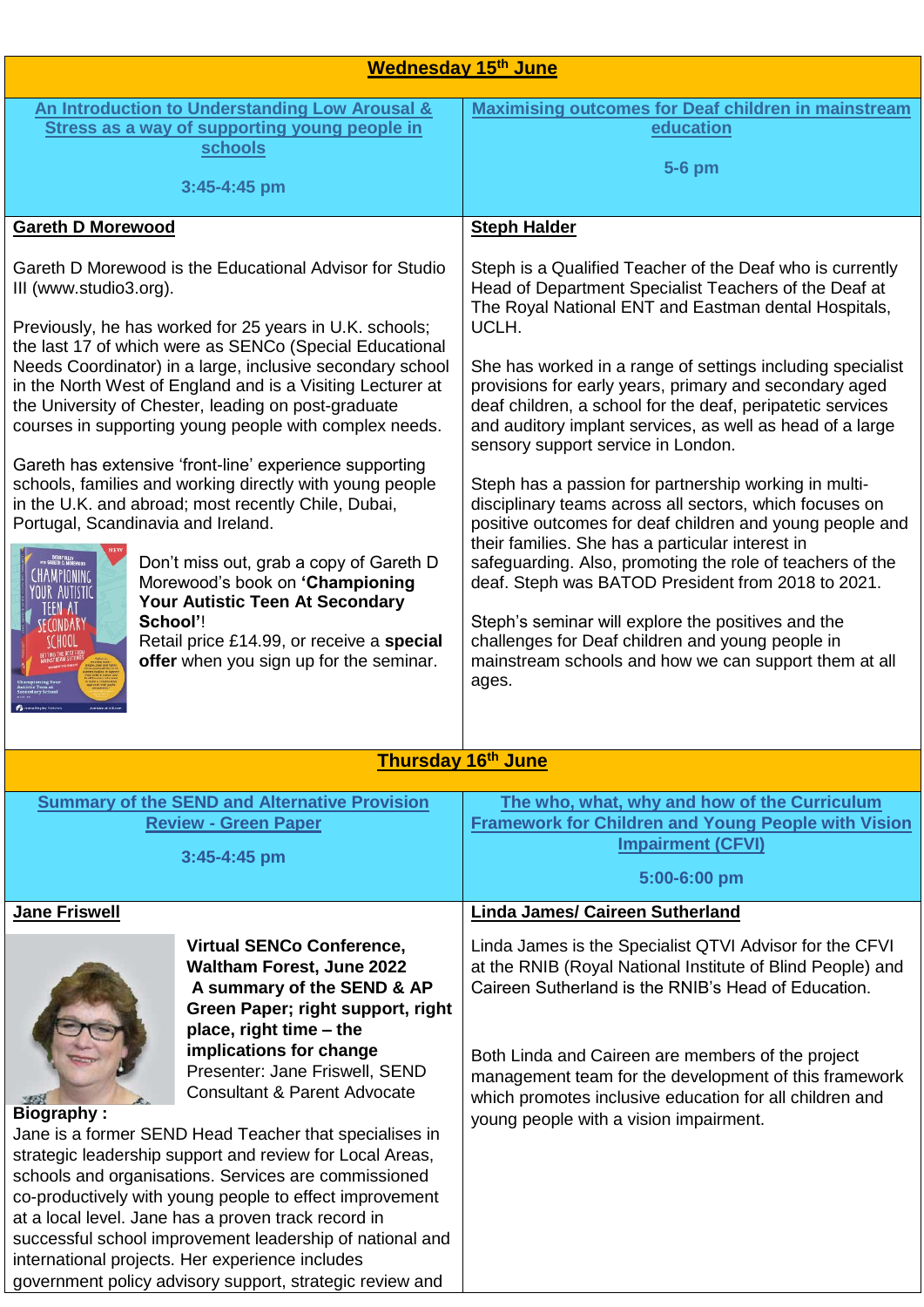planning for SEND at Local Area level and developing and establishing training and education services for teachers, SENCOs, senior leaders and governors. Jane teaches on the Senior Leadership for SEND programme, commissioned by DfE, facilitated by NDTi. She is an Associate of the Council for Disabled Children and SEND for Change. Jane also provides parent and family advocacy support voluntarily to families who are caring for children and young people with mental health needs. Jane contributes to Local Area SEND Peer Challenge review, LA SEND Sufficiency Review, school inspection and, providing advisory support for children and young people's mental health. She is Chair of Governors at a community primary school in the heart of Coventry. A total of 38 different community languages are expressed at the school which reflects the culturally rich and diverse community the school serves. Jane is the author of a wide range of professional articles and DfE funded national guidance. Published articles include Access, Participation & Achievement for Primary & Secondary SENCOs (2012, 2013), three successful editions of SEND & School Inspection Guidance (2012, 2014, 2015) and SEND Handbook, 2013, 2015. During her tenure as Chief Executive at nasen, Jane led and made a significant contribution to the national transition of reform for SEND while leading a comprehensive SEN national events programme to inform educators of change. Jane founded the Autism in Girls Forum in 2013, recognising the need for national awareness-raising of the overlooked and often invisible population of girls and women who have autism. She commissioned the nasen mini guide Autism in Girls: Flying Under the Radar, 2015. Jane co-authored Girls and Autism, Educational, Family and Personal Perspectives (Routledge, 2019), a book published through the Forum and supported by the National Association of Head Teachers. Jane has current Senior Leadership accredited training status in Safeguarding and Keeping Children Safe in Education as a Designated Safeguarding Lead. Jane's academic qualifications include two Masters level degrees: MEd; Research & Ethics in Inclusive Education; MA; Educational Management; Managing Behaviour in schools. Jane is a compelling, charismatic communicator and presenter with lived experience of SEND. She cares passionately about raising the quality of provision and support for all, particularly for pupils and families with SEMH needs. Jane is Mental Health First Aid Trainer, has recently undertaken and achieved her Suicide Prevention training award and is a licensed Triple P trainer. Jane continues to work with central government and international partners in an advisory capacity supporting the SEND and wider inclusion agenda.

## **Friday 17th June**

**Sensory Projects**

**Interoception and Anxiety**

**9:30-10:30 am**

**10:45-11:45 am**